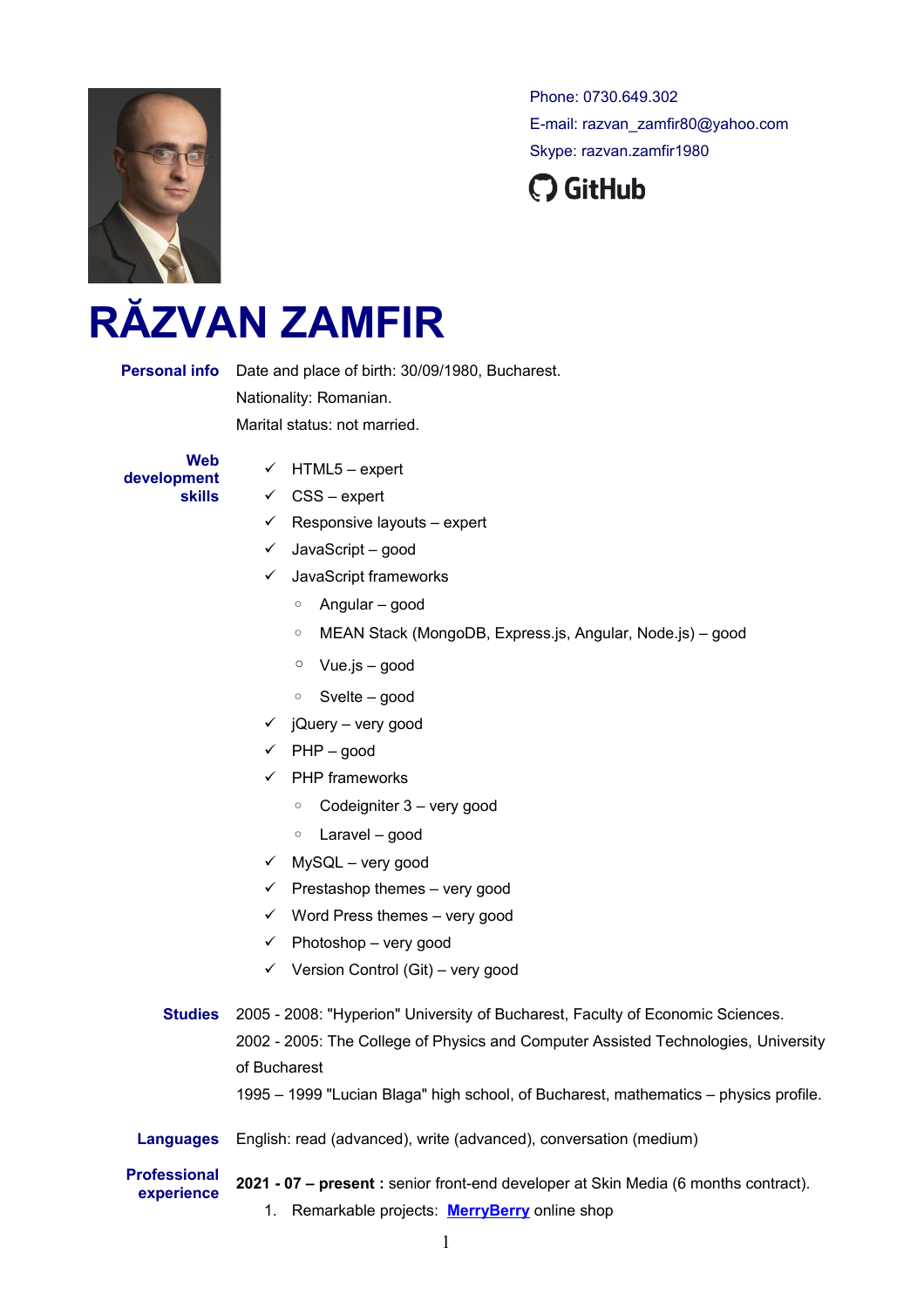- a) **The challenge:** Renewing the code of a beautiful online shop and adding new features.
- b) **The technologies used**: HTML 5, CSS 3, JavaScript.

**2020-12 – 2021 - 06:** senior front-end developer at TECHNOLOGY REPLY (software industry).

- 2. Remarkable projects: Esselunga Online Shop
	- a) **The challenge:** Making the front-end of a complex online shop that uses SAP Hybris.
	- b) **The technologies used**: JavaScript (ES6), SASS, JSP.

**2019-08 – 2020-11:** senior front-end developer at iSoftBet (gaming industry).

- 3. Remarkable projects: Freerounds
	- a) **The challenge:** Numerous features added to iSoftBet's free rounds application.
	- b) **The technologies used**: JavaScript (ES6), AngularJS, SASS.

**2019-04 – 2019-07:** full stack web developer at Orange Romania (a 3 month project). Remarkable projects:

**[www.orange.ro/business](https://www.orange.ro/business/)**

- (a) **The challenge:** Modernizing the B2B section of Orange.ro form a visual and technical standpoint.
- (b) **The technologies used:** Bootstrap 4, jQuery, SCSS, Hugo CMS (website builder).

**2017-06 – 2019-04:** full stack web developer at Madball Software, BUCHAREST

- 1. Remarkable projects: PC Garage
	- a) **The challenge:** Numerous features added to [pcgarage.ro.](https://www.pcgarage.ro/)
	- b) **The technologies used**: HTML5, CSS3, LESS, JavaScript, jQuery, PHP, Smarty.

**2016-01 – 2017-06:** senior front-end developer at Magazinul de Case, BUCHAREST Remarkable projects:

- 1) [www.videomix.ro](http://video.rol.ro/)
	- a) **The challenge:** doing a "facelift" to an 8 years old website, so that it becomes responsive, eye caching and user friendly.
	- b) **The technologies used**: HTML5, CSS3, JavaScript, jQuery, Zurb Foundation, PHP.
- (c) [www.cocorico.ro](https://cocorico.ro/?lang=en)
	- a) **The challenge:** turning a beautiful PSD file into a responsive website provided with an easy to use CMS.
	- b) **The technologies used**: HTML5, CSS3, JavaScript, jQuery, Zurb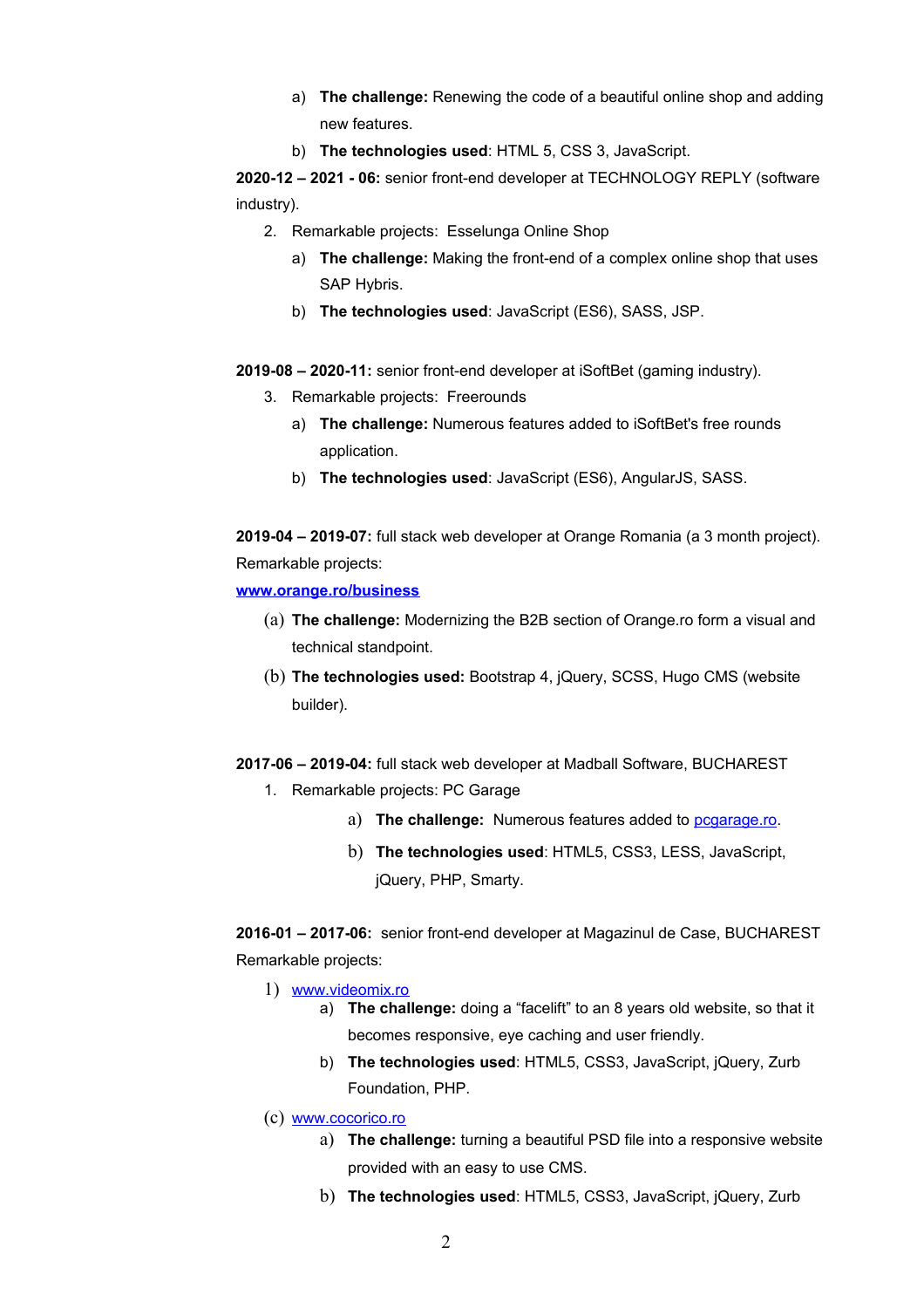Foundation, WordPress, PHP.

c) Project description: A complex custom WordPress theme with numerous page templates, custom posts and custom fields.

**2013-09 – 2016-01**: senior front-end developer at **Razvan Zamfir PFA**, BUCHAREST Remarkable projects:

- 1. [www.merchantlaw.com](https://www.merchantlaw.com/)
	- a) **The challenge:** making a responsive, professional looking, user friendly website. The CMS "behind" it had to be easy to use
	- a) **The technologies used**: WordPress platform, CSS3, JavaScript, jQuery, PHP.
- 2. [www.rapidadvance.com](http://www.rapidadvance.com/)
	- a) **The challenge:** Making a beautiful, information rich website, from scratch. The CMS is custom.
	- b) **The technologies used**: ASP, CSS3, JavaScript and jQuery

**2012-10 - 2013-09**: web developer at **Agile Outsourcing**, BUCHAREST Remarkable projects:

- 1. www.loulou.ro
	- a) **The challenge**: making a beautiful online shop, well structured and easy to use.
	- b) **The technologies used**: Prestashop e-commerce platform, CSS, JavaScript, jQuery.
- 2. www.hypnotique.eu
	- a) **The challenge:** making a beautiful, spectacular website, from scratch. Notice the "Audio" page.
	- b) **The technologies used**: XHTML, CSS, JavaScript and jQuery.

**2011-06 - 2012-01**: online marketing operator at Perfect Casa Intermed, Bucharest

**2008-06 – 2011- 05**: IT operator at CAGEAD INVEST, BUCHAREST

**2007-06 - 2008-03**: online content editor at Daily Gandul (IT / Telecom)

**2006-09 - 2008-01**: programmer & analyst at SC Isis Data, Bucharest

**2006-01 - 2006-05**: web designer at Innovative Web Services, Bucharest

**2005-10 - 2005-12**: junior web designer at Webbrain Design Srl, Bucharest